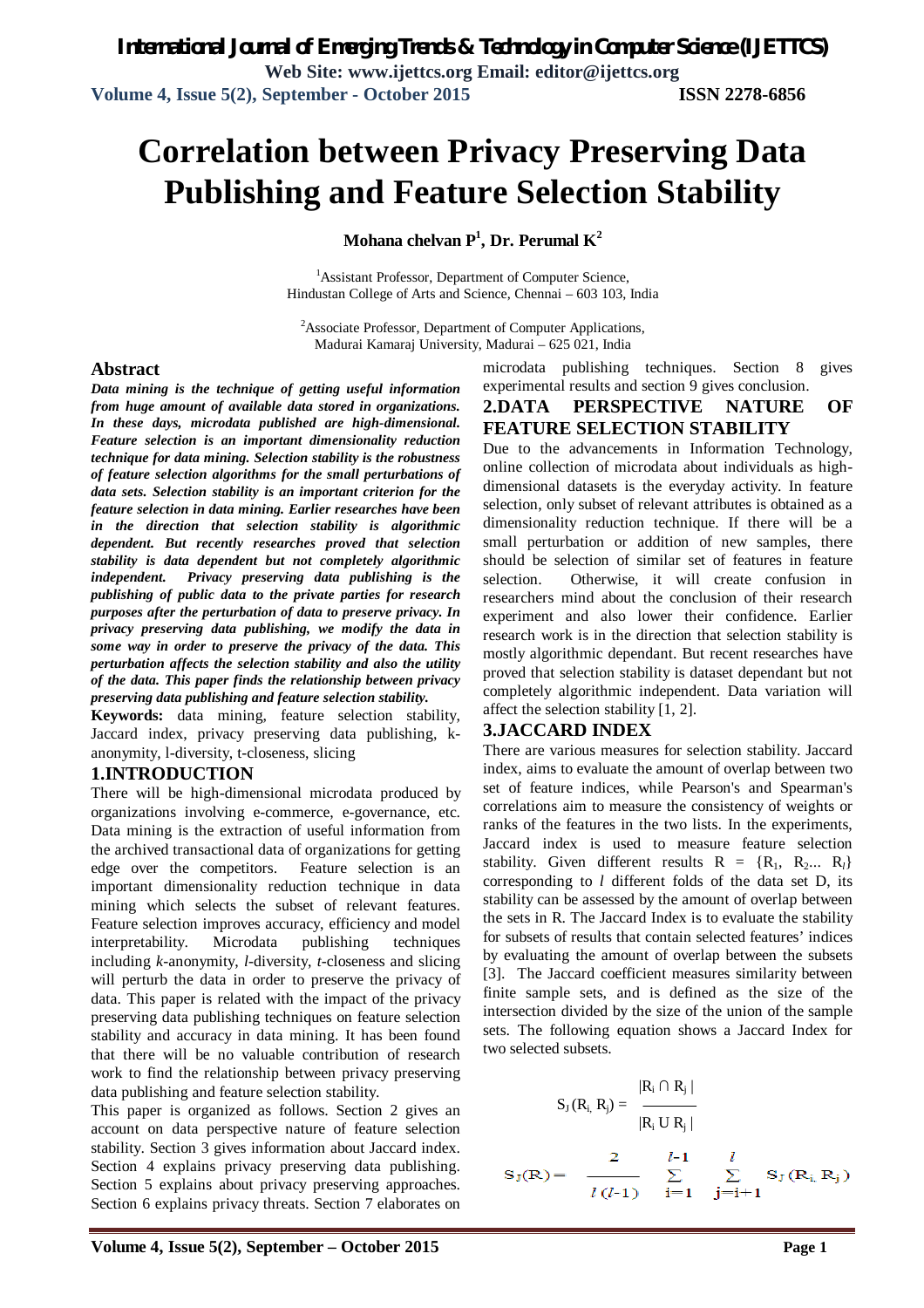# *International Journal of Emerging Trends & Technology in Computer Science (IJETTCS)* **Web Site: www.ijettcs.org Email: editor@ijettcs.org**

**Volume 4, Issue 5(2), September - October 2015 ISSN 2278-6856**

The Jaccard Index  $S_1$  returns a value in the interval of [0,1] where 0 means the feature selection results are not stable and 1 means the results are identical, hence very stable.

## **4.PRIVACY PRESERVING DATA PUBLISHING**

Data mining is indispensable for business organizations for making strategic decisions. Data mining has been mostly done by persons who are not working in the organizations and so preserving privacy of data is very important. Microdata involving individuals like medical data are published for their utility in research works but revealing of private data could affect the reputation of the organization and also will lead the heavy financial losses. Privacy preserving data publishing is to protect privacy of data by some way before publishing it to third party for data mining.

## **5.PRIVACY PRESERVING APPROACHES**

Several privacy preserving approaches in data publishing such as randomization, sampling, suppression, swapping and perturbation have been designed for microdata publishing [9]. Suppression replaces the identifying attributes with values like '\*'. Generalization transforms the Quasi Identifier (QI) attributes in each bucket into "less specific but semantically consistent" values so that tuples in the same bucket cannot be distinguished by their Quasi Identifier attributes. Generalization fails on high dimensional data due to the curse of dimensionality and also it causes too much information loss due to the uniform-distribution assumption. Bucketization first partitions tuples in the table into buckets and then separates the quasi identifiers with the sensitive attribute by randomly permuting the sensitive attribute values in each bucket. Bucketization has been mainly used for anonymizing high-dimensional data.

## **6.PRIVACY THREATS**

The threats for microdata publishing in data mining will be identity disclosure, membership disclosure and attribute disclosure. Anonymising data would result in better protection from these threats. Identity disclosure is concerned with disclosure of identifying attributes of the individual person. For protecting attribute disclosure, matching multiple buckets was important [4]. Membership information would infer an identity of an individual through various attacks and if the selection criteria were not a sensitive attribute value, then it would lead to have a membership disclosure [5].

# **7.MICRODATA PUBLISHING TECHNIQUES**

#### **7.1 k-anonymity**

The k-anonymity model was developed because of the possibility of indirect identification of records from public databases using Quasi-Identifier attributes. In this method, we reduce the granularity of data representation with the use of techniques such as generalization and suppression [6]. In the k-anonymity technique every combination of values of quasi-identifier attributes can be indistinguishably matched to at least k respondents. The

values of the attributes are discretized into intervals for quantitative attributes or grouped into different sets of values for categorical attributes [6]. However, this technique is insufficient to prevent attribute disclosure. Two attacks on *k*-anonymity are the homogeneity attack and the background knowledge attack.

## **7.2 l-diversity**

The l-diversity model was designed to handle some weaknesses in the k-anonymity model in which the model does not protecting the sensitive attributes corresponding to the Quasi-Identifier attributes, especially when there is homogeneity of sensitive values within a group. To prevent the attacks on k-anonymity such as homogeneity attack and background knowledge attack, the concept of intra-group diversity of sensitive values is promoted within the anonymization scheme with the bucketization technique. In the technique of l-diversity, there will be not only maintenance of the minimum group size of k, but also focuses on maintaining the diversity of the sensitive attributes [7]. If there is 'l' 'well represented' values for sensitive attribute then that class is said to have ldiversity. The simplest understanding of 'well represented' would be to ensure there are at least l distinct values for the sensitive attribute in each equivalence class [7].

## **7.3 t-closeness**

The l-diversity model treats all values of a given attribute in a similar way irrespective of its distribution in the data. But in the case for real data sets, the attribute values may be much skewed. Often, an adversary may use background knowledge of the global distribution to make inferences about sensitive values in the data. The t-closeness model uses the property that the distance between the distributions of the sensitive attribute within an anonymized group should not be different from the global distribution by more than a threshold t [8]. The t-closeness approach tends to be more effective than many other privacy-preserving data mining methods for numeric attributes. An equivalence class is said to have t-closeness if the distance between the distribution of a sensitive attribute in this class and the distribution of the attribute in the whole table is no more than a threshold t.

#### **7.4 Slicing**

Generalization loses considerable amount of information, especially for high dimensional data. Bucketization does not prevent membership disclosure and does not apply for data that do not have a clear separation between quasiidentifying attributes and sensitive attributes. In the slicing technique, we will divide the data both horizontally and vertically. This technique preserves better data utility than generalization. Partitioning attributes into columns will protect privacy by breaking the association of uncorrelated attributes and preserve data utility by preserving the association between highly-correlated attributes [4, 5]. Slicing is better suited for highdimensional data.

## **8.EXPERIMENTAL RESULTS**

The datasets used in the experiments are german-credit and adult datasets available on UCI Machine Learning